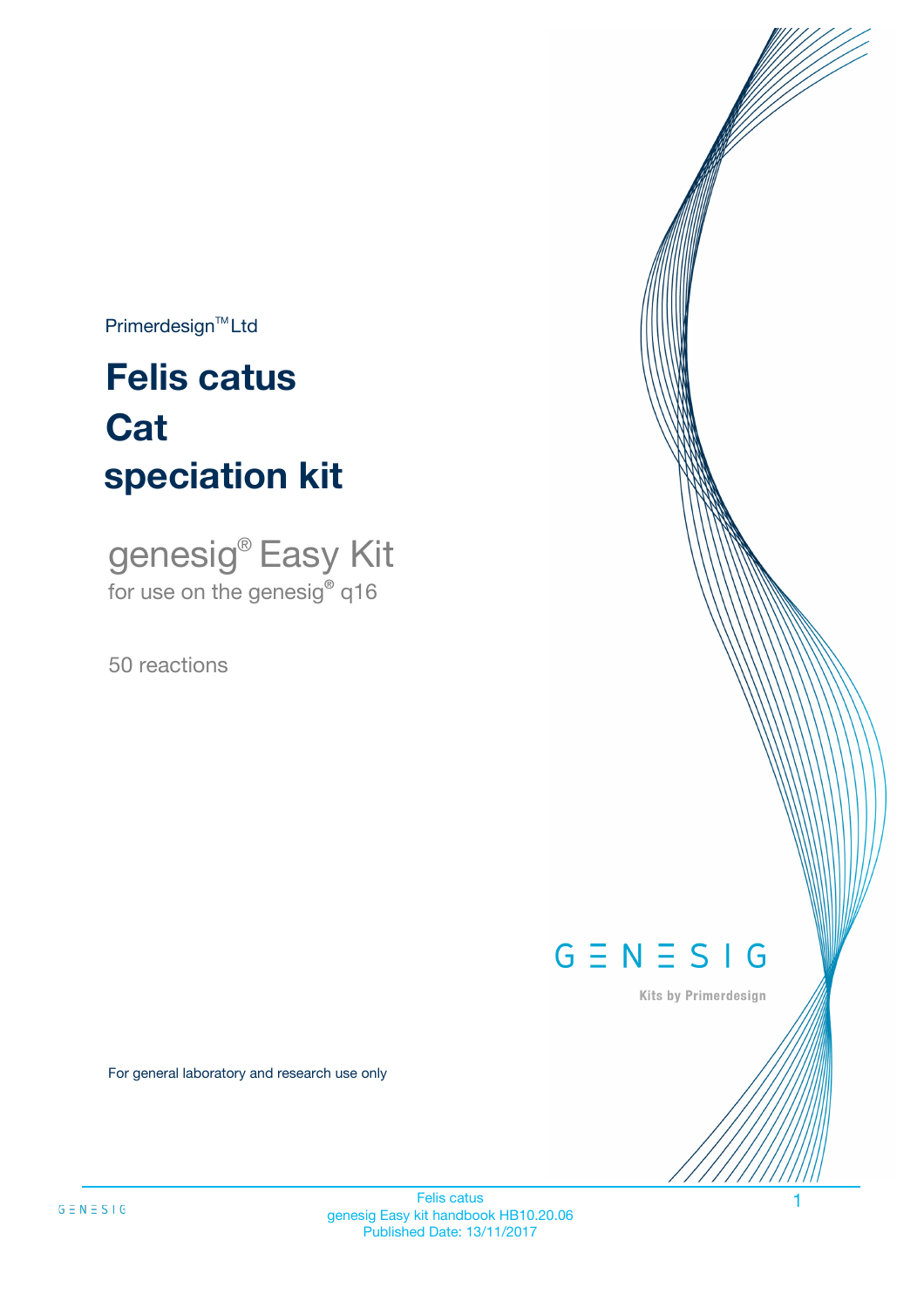# genesig® Easy: at a glance guide

#### **For each DNA test**

| Component        | Volume          | Lab-in-a-box pipette |  |
|------------------|-----------------|----------------------|--|
| Cat reaction mix | 10 <sub>µ</sub> |                      |  |
| Your DNA sample  | $10 \mu$        |                      |  |

#### **For each positive control**

| Component                 | <b>Volume</b>   | Lab-in-a-box pipette |  |
|---------------------------|-----------------|----------------------|--|
| Cat reaction mix          | 10 <sub>µ</sub> |                      |  |
| Positive control template | 10 µl           |                      |  |

#### **For each negative control**

| Component        | <b>Volume</b> | Lab-in-a-box pipette |  |
|------------------|---------------|----------------------|--|
| Cat reaction mix | $10 \mu$      |                      |  |
| <b>Water</b>     | $10 \mu$      |                      |  |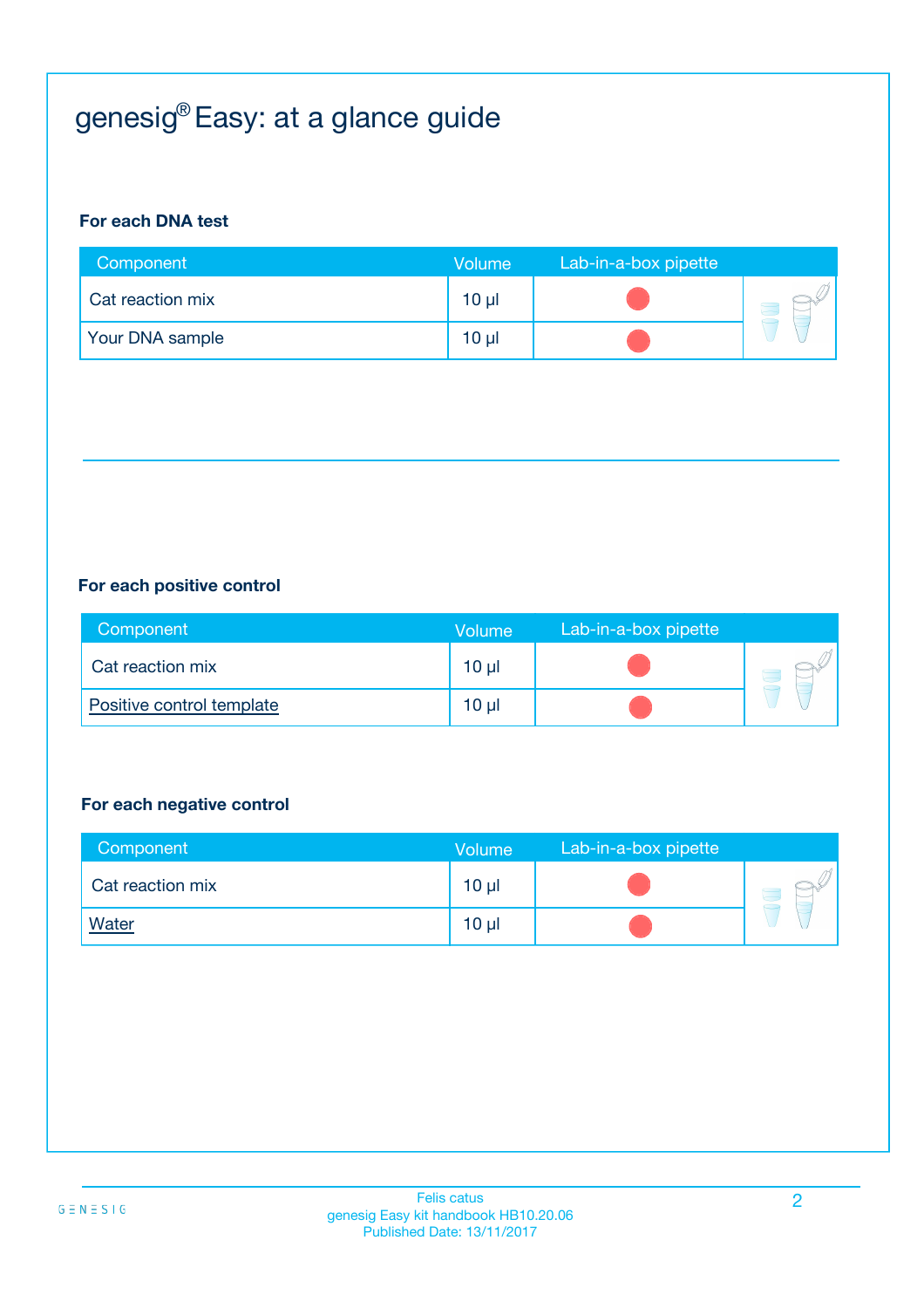# Kit Contents



# Reagents and equipment to be supplied by the user

#### **genesig® q16 instrument**

#### **genesig® Easy DNA/RNA Extraction Kit**

This kit is designed to work well with all processes that yield high quality DNA but the genesig Easy extraction method is recommended for ease of use.

#### **genesig® Lab-In-A-Box**

The genesig Lab-In-A-Box contains all of the pipettes, tips and racks that you will need to use a genesig Easy kit. Alternatively if you already have these components and equipment then these can be used instead.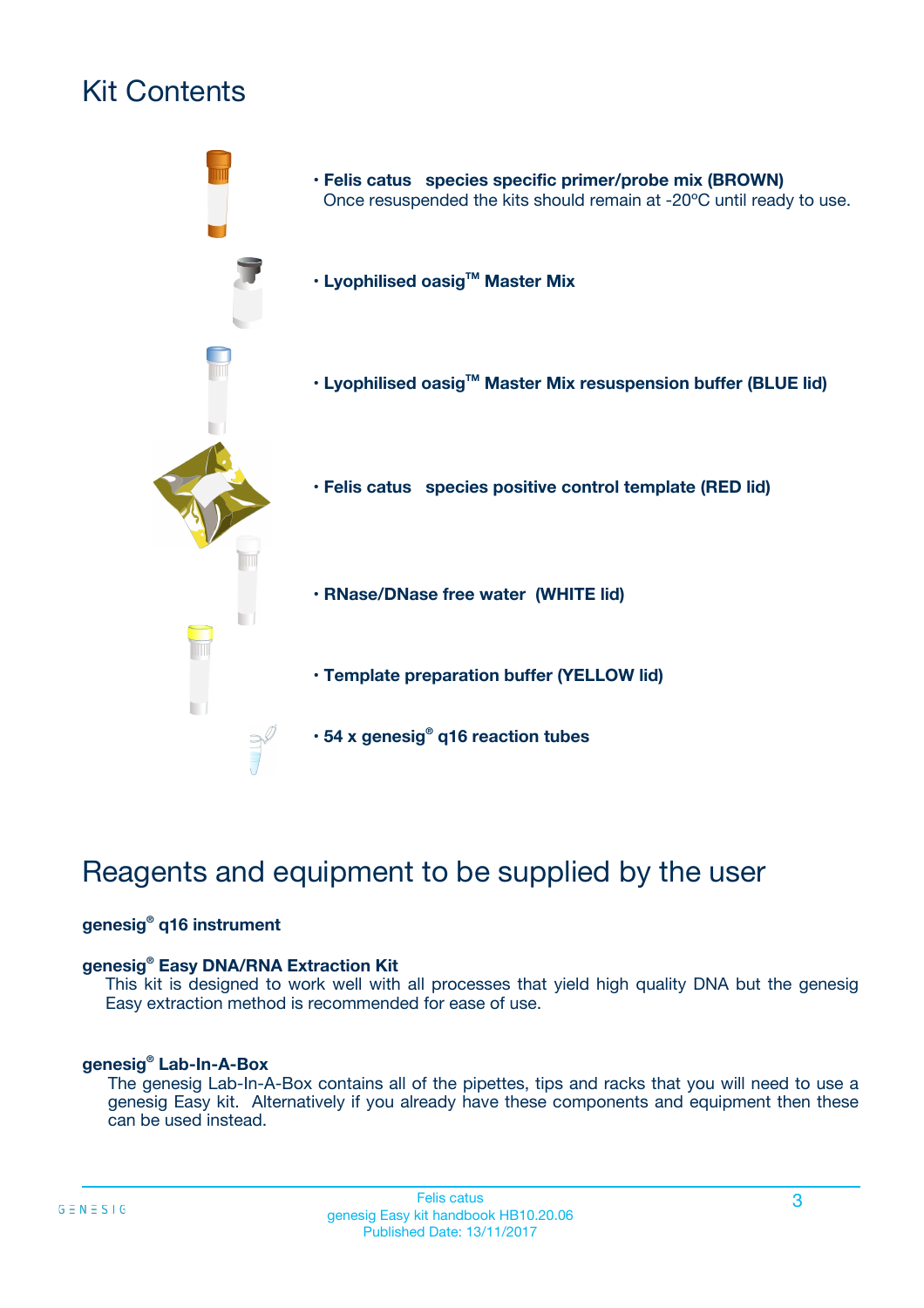# Step-by-step guide

### 1. Create your reaction mix



Use the blue pipette to transfer 500µl**\*** of the oasig Master Mix resuspension buffer into the tube of lyophilised oasig Master Mix and mix well by gently swirling. Then transfer all of that master mix into the brown tube labelled Cat primers/probe.

**\***Transfering 525µl of the oasig Master Mix resuspension buffer to your oasig Master Mix (instead of the 500µl recommended above) will enable you to take full advantage of the 50 reactions by accounting for volume losses during pipetting. In order to do so with the genesig Easy fixed volume pipettes use 1x blue, 2x red and 1x grey pipettes to make the total volume. Please be assured that this will not adversely affect the efficiency of the test.

Cap and shake tube to mix. A thorough shake is essential to ensure that all components are resuspended. **Failure to mix well can produce poor kit performance.**

Leave to stand for 5 minutes. Now your reaction mix is ready to use.

Store the reaction mix in the freezer from hereon.

#### Top tip

- Ensure that the reaction mix is mixed thoroughly before each use by shaking.
- **•** Once resuspended do not expose genesig Easy kit to temperatures above -20°C for longer than 30 minutes at a time.

## 2. Add reaction mix to all reaction tubes



For every reaction to be run, use the red pipette to add 10µl of your Cat reaction mix to every tube.

#### Top tip

- Always pipette the reaction mix directly into the bottom of the tube.
- You can label the tube lids to aid your reaction setup but avoid labelling tube sides.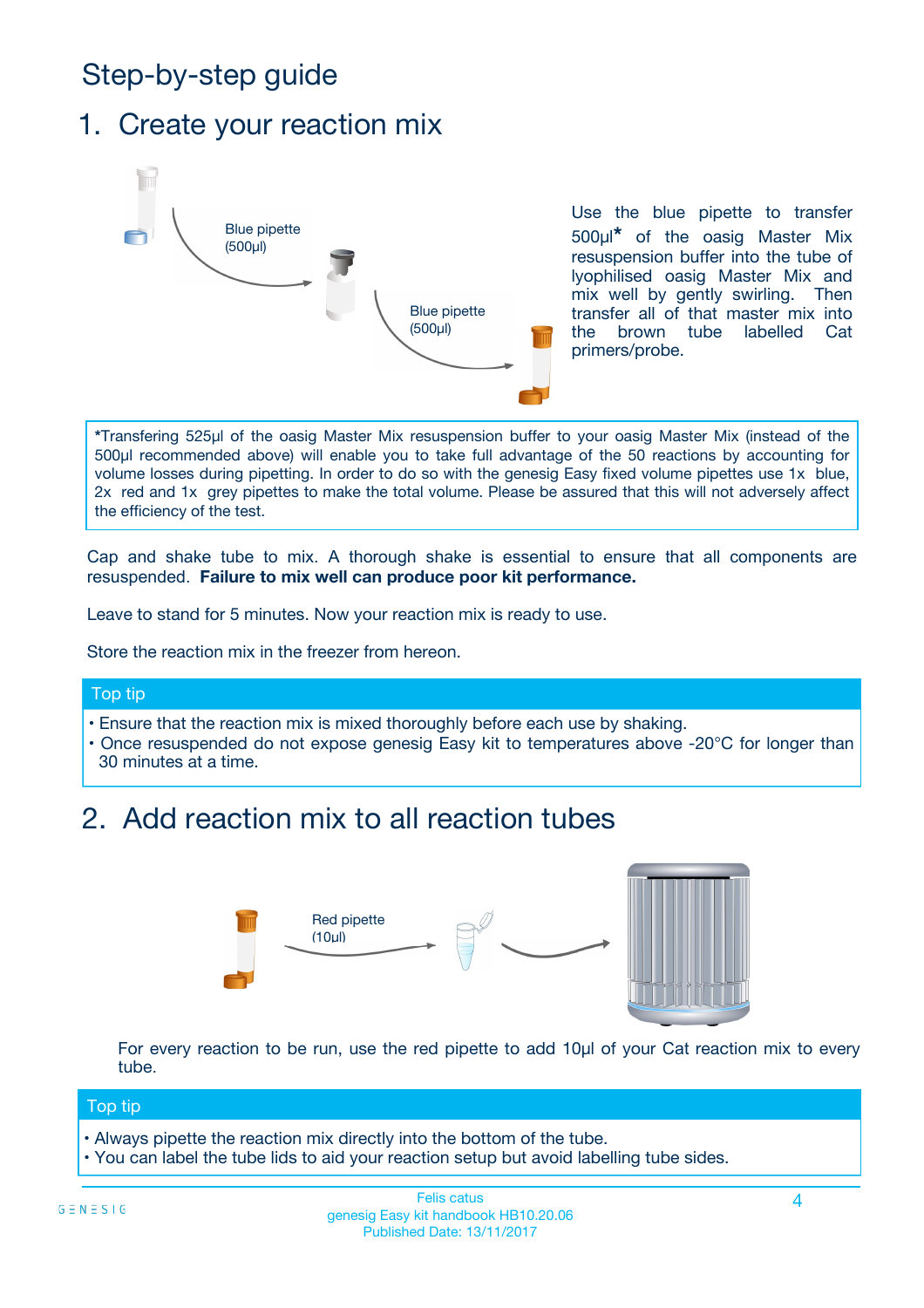# 3. Negative control



For each test you will require a negative control. Instead of DNA, water is used. This sample should prove negative thus proving that all of your positive samples really are positive.

To create a negative control reaction simply use the red pipette to add 10µl of the water to the required reaction tubes. Close these tubes after adding the water.

Because some genesig kit targets are common in the environment you may occasionally see a "late" signal in the negative control. The q16 software will take this into account accordingly.

#### Top tip

**•** Always add the water to the side of the tube to reduce the introduction of bubbles.

### 4. Set up a test



For each sample you wish to analyse, use the red pipette to add 10µl of your DNA sample to the required reaction tubes. Close these tubes after adding the sample. Always change pipette tips between samples.

#### Top tip

**•** Always add the DNA sample to the side of the tube to reduce the introduction of bubbles.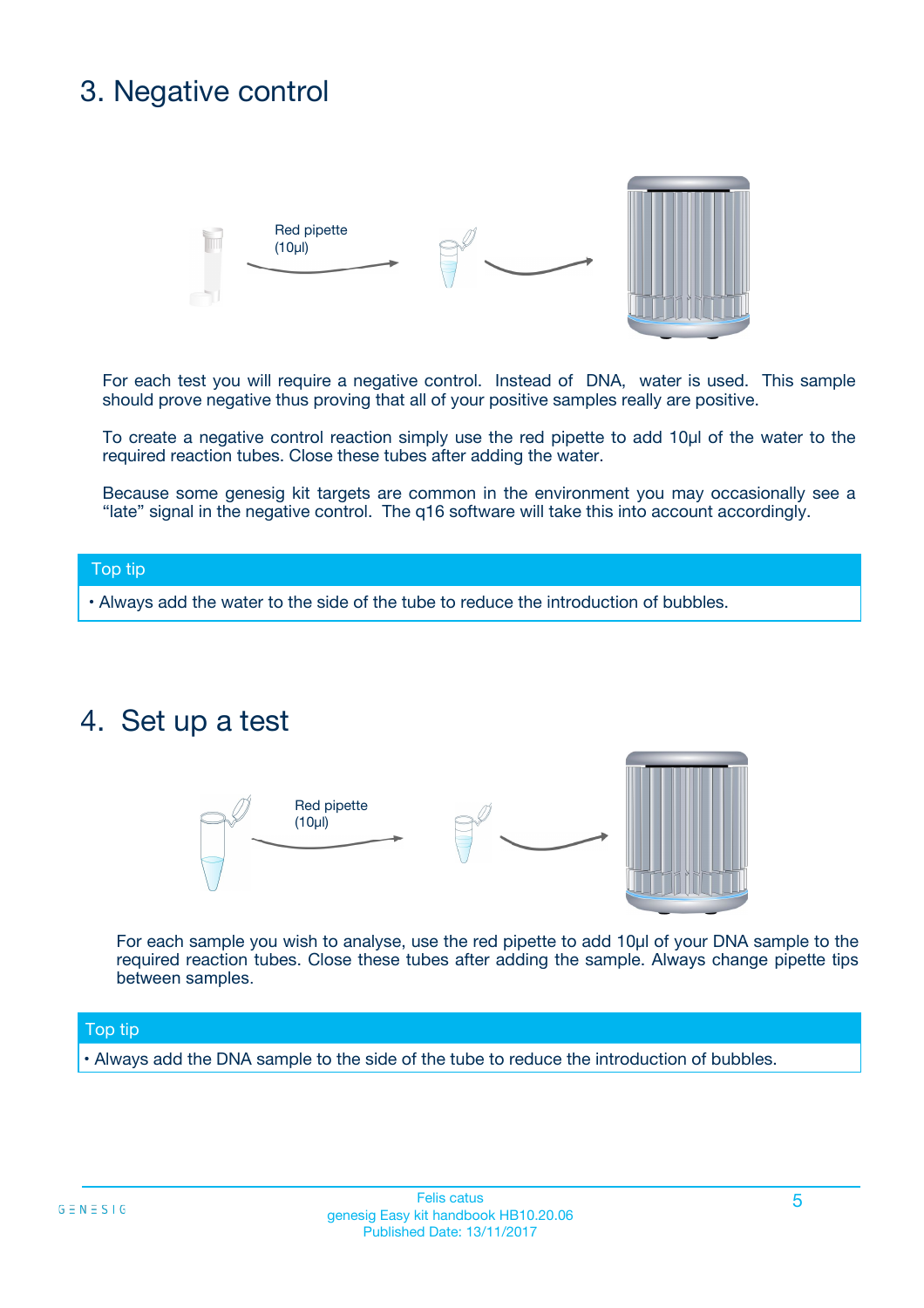# 5. Positive control



Use the white pipette to transfer 200µl of template preparation buffer into the positive control template tube. Cap and shake tube to mix.

Each time you run a test you will require a positive control. This is a small portion of DNA from your species of interest. It serves two purposes:

1. It will always test positive so it shows that everything is working as it should be.

2. The q16 software knows how much DNA is present in the positive control. It uses this information to internally calibrate every test. This is essential to give accurate information about the percentage of DNA in your sample that is from your species of interest.

To create a positive control reaction, simply use 10µl of the positive control instead of your DNA sample.



Take great care when setting up your positive control. The positive control template has the potential to give you a false positive signal in your other samples. Set positive controls up last after all other sample tubes are closed. Always change pipette tips between samples. You may even choose to set up positive controls in a separate room.

#### Top tip

**•** Always add the positive control to the side of the tube to reduce the introduction of bubbles.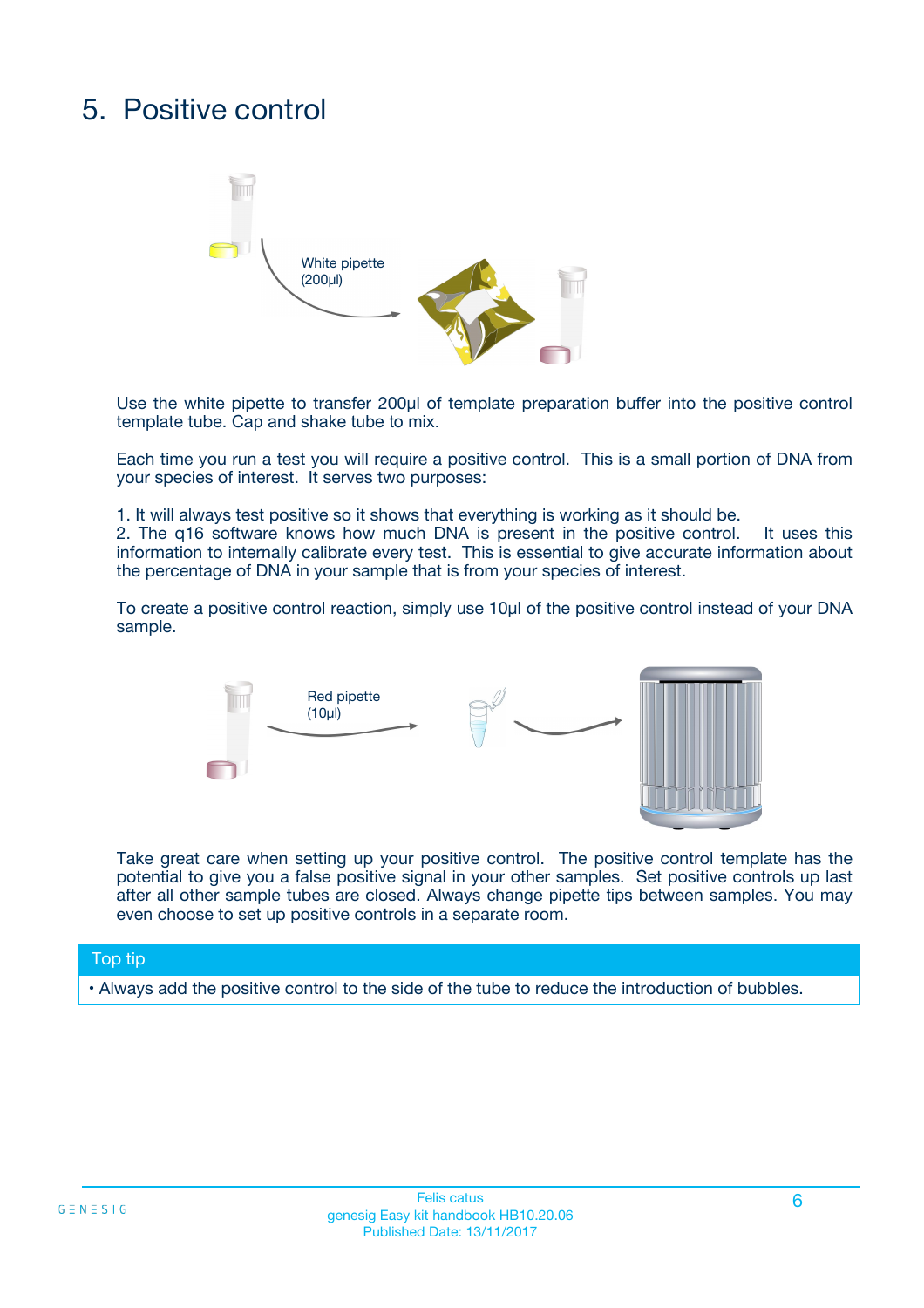# 6. Running the test

Place the tubes into the correct positions in your q16 as defined by the software, this may include positioning of empty tubes to ensure that the q16 lid is balanced. The run can then be started.

|                                    | genesig q16 PCR software - 1.2                                                    |                                     |                              |                                   | $\Box$<br>$\Sigma$           |
|------------------------------------|-----------------------------------------------------------------------------------|-------------------------------------|------------------------------|-----------------------------------|------------------------------|
|                                    | <b>Open Experiments:</b><br>Unsaved (New Experiment 2<br>$\overline{\phantom{a}}$ | <b>E</b> Open<br>Save<br>$\Box$ New | Save As                      | <b>C</b> Close<br>& Configuration | $G \equiv N \equiv S \mid G$ |
| Stages:                            | Setup<br><b>Results</b>                                                           |                                     |                              |                                   |                              |
| <b>Notes</b>                       |                                                                                   | <b>Samples</b>                      |                              | <b>Tests</b>                      |                              |
|                                    | <b>Name and Details</b>                                                           | Color<br>Name                       | Note                         | Color<br>Name                     | Note                         |
|                                    | New Experiment 2017-10-26 11:06                                                   | Sample 1                            | 유                            | Test <sub>1</sub>                 | ÷                            |
|                                    | Kit type: genesig® Easy Target Detection kit                                      | Sample 2                            |                              |                                   |                              |
|                                    | Instrument Id.:                                                                   | Sample 3                            | $\qquad \qquad \blacksquare$ |                                   | $\qquad \qquad \blacksquare$ |
|                                    | <b>Run Completion Time:</b>                                                       | Sample 4                            |                              |                                   |                              |
| <b>Notes</b>                       | $\blacktriangle$                                                                  | Sample 5                            | ♠<br>÷                       |                                   | 41<br>€                      |
| <b>Well Contents</b>               | $\overline{\mathbf{v}}$                                                           |                                     |                              | <b>Run</b>                        |                              |
| Pos.                               | <b>Test</b>                                                                       | Sample                              |                              | <b>Run Status</b>                 |                              |
| 1                                  | Test 1                                                                            | <b>Negative Control</b>             | $\blacktriangle$             |                                   |                              |
| $\overline{2}$                     | Test 1                                                                            | <b>Positive Control</b>             |                              |                                   |                              |
| 3                                  | Test 1                                                                            | Sample 1                            |                              | Show full log                     |                              |
|                                    | Test 1                                                                            | Sample 2                            |                              |                                   |                              |
|                                    |                                                                                   | Sample 3                            |                              | <b>Run Control</b>                |                              |
|                                    | Test 1                                                                            |                                     |                              |                                   |                              |
|                                    | Test 1                                                                            | Sample 4                            |                              |                                   |                              |
|                                    | Test 1                                                                            | Sample 5                            |                              |                                   |                              |
| 4<br>5<br>6<br>$\overline{7}$<br>8 |                                                                                   |                                     | $\overline{\mathbf v}$       | Abort Run                         | $\triangleright$ Start Run   |

#### Top tip

- Before loading tubes into the q16, check for bubbles! Flick the bottom of the tubes to remove any bubbles that may have formed during the test setup.
- Apply centrifugal force with a sharp wrist action to ensure all solution is at the bottom of the reaction tube.
- When repeating a test you can use a previous file as a template by clicking 'open' then selecting File name > Files of Type > Experiment file as template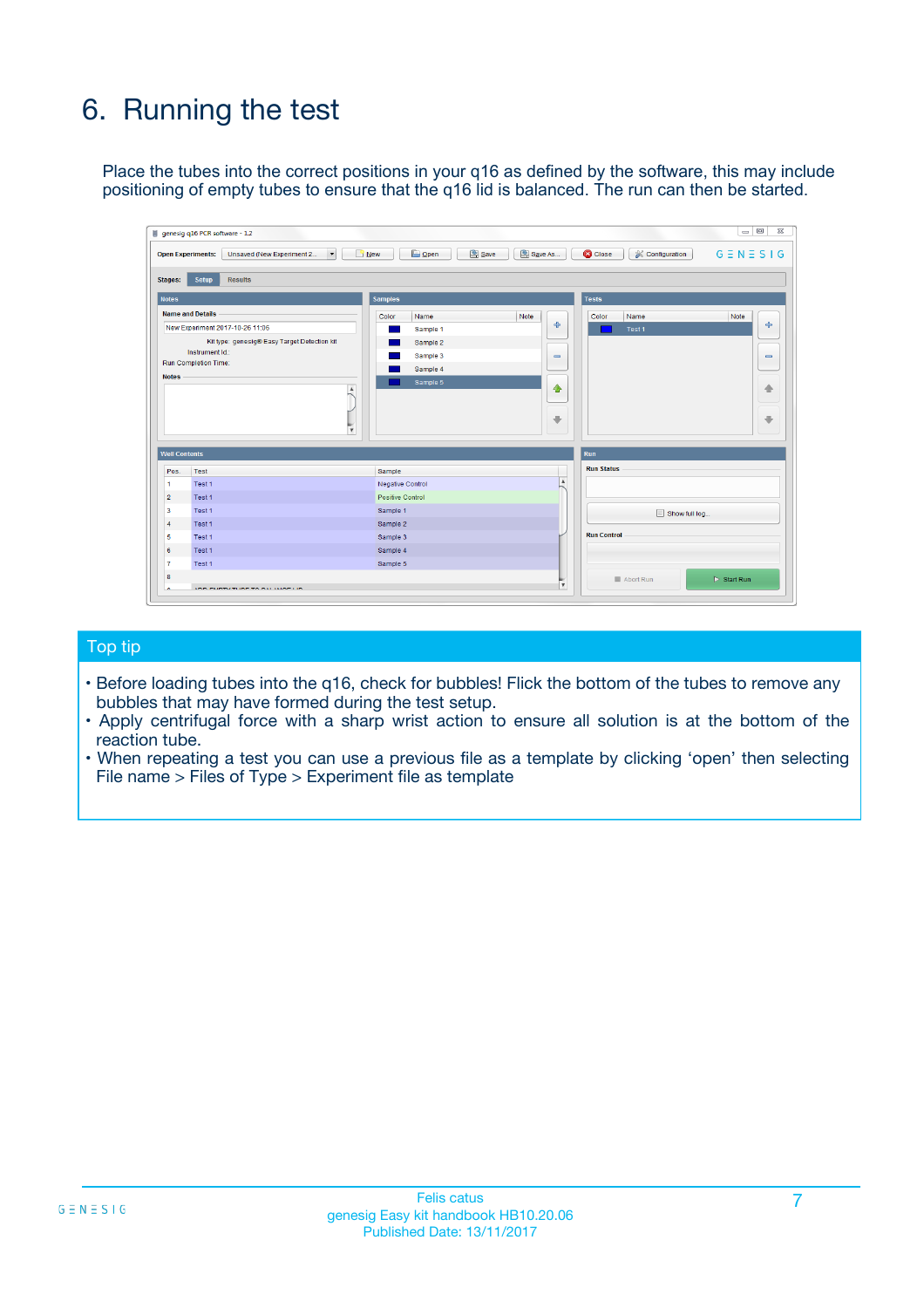### What do my results mean?

Analysis of your data is carried out automatically by the genesig q16. The following information is designed to help you fully understand a result or to troubleshoot:

### "Positive"

#### **Explanation**

Your sample has produced a positive result. Your target of interest is present and you can use the reported percentage.

### "Negative"

#### **Explanation**

Your sample has produced a negative result. The target is not present in your sample.

### "Test contaminated"

#### **Explanation**

The Negative Control should be completely free of any DNA. If you see this error message it means that at some point during the setup, the Negative Control has been contaminated with DNA and has given a positive signal. This contamination has invalidated the test. The Positive Control and your test samples are both possible sources of contaminating DNA. The genesig q16 reaction tubes from previous runs will also contain very high amounts of DNA so it is important that these are carefully disposed of after the run is completed and NEVER OPENED. It may be the case that your kits have become contaminated which will lead to the same problem occurring repeatedly.

#### **Solutions**

1. Clean your working area using a commercial DNA remover solution to ensure the area is DNA free at the start of your run and re-run the test

2. If the problem persists then the kit has become contaminated and it will have to be discarded and replaced with a new kit. When you open the new kit, run a simple test to show that changing the kit has solved the problem. Prepare a test which includes only the Positive Control, the Negative Control and one 'mock sample'. For the 'mock sample' add water instead of any sample DNA. The result for the Negative Control and the mock sample should be negative indicating that contamination is no longer present.

#### **Preventive action**

An ideal lab set-up has a 'Clean area' where the test reagents are prepared and a 'sample area' where DNA samples and the Positive Control template are handled. The best workflow involves setting up all the test components (excluding the positive control template) in the clean area and then moving the tests to the sample area for sample and Positive Control addition. If this method is followed then the kit components are always kept away from possible sources of contamination. For extra security the Negative Control can be completely prepared and sealed in the clean area. All work areas should be decontaminated regularly with DNA remover.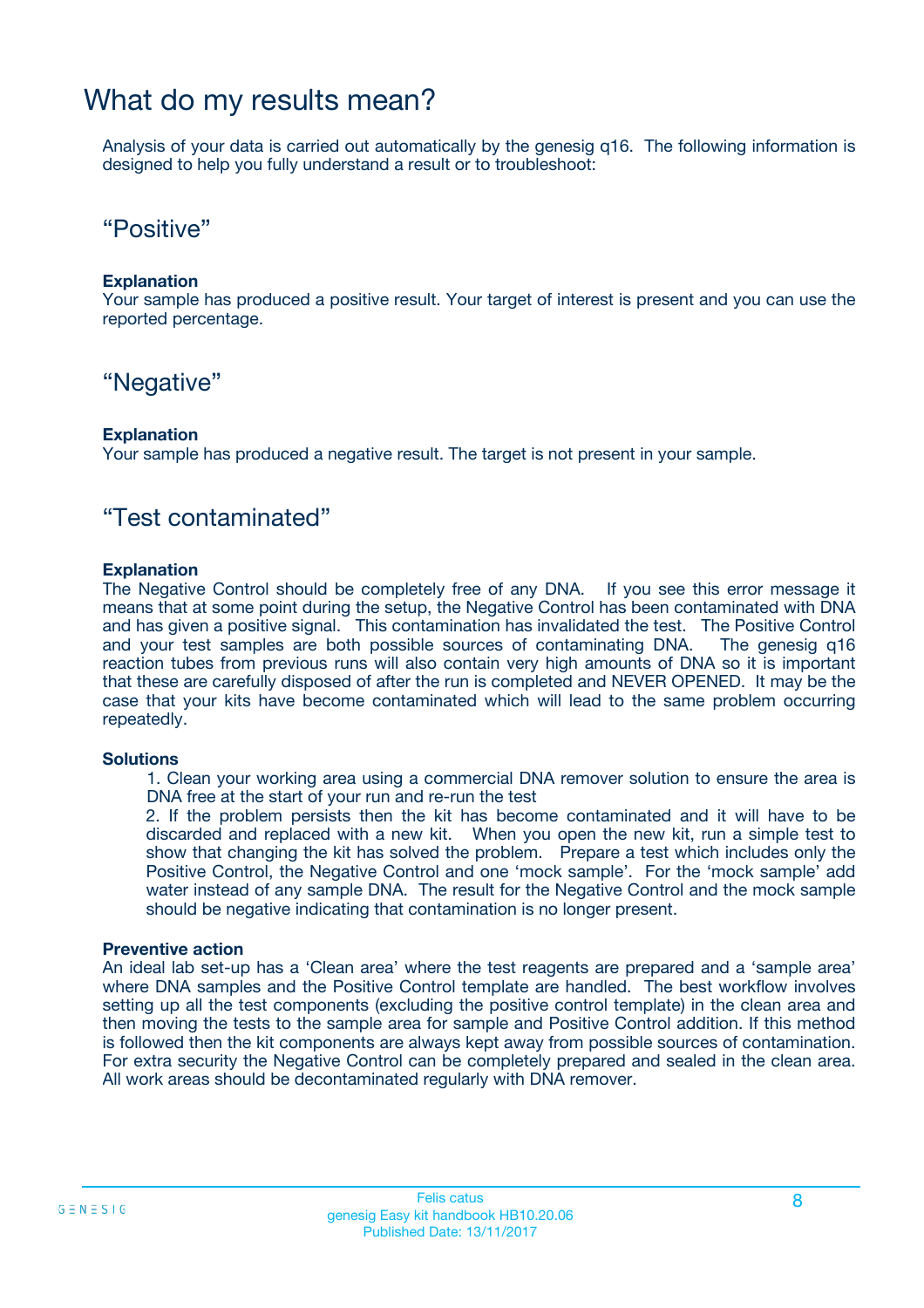#### **Explanation - If positive control has failed**

The test has failed because the Positive Control has not worked. The Positive Control is present to show that all aspects of the test are working correctly together. When this control test fails, the test as a whole is invalidated. This finding indicates that a problem has occurred in the reaction set-up part of the experiment and has nothing to do with sample preparation.

#### **Solutions**

- 1. Check the entire workflow and test set-up to look for any user errors, then repeat the test e.g. have the right colour pipettes and solutions been used with the correct tubes?
- 2. Ensure the positive and negative controls are inserted into the correct wells of your q16.

3. A component of the test may have 'gone off' due to handing errors, incorrect storage or exceeding the shelf life. When you open a new kit, run a simple test to show that changing the kit has solved the problem. Prepare a test which includes only the Positive Control, the Negative Control and one 'mock sample'. For the 'mock sample' add internal control template instead of any sample DNA. If the Positive Control works, the mock sample will now be called as a negative result.

#### **Explanation - If positive control has passed**

The test has failed because the sample is not suitable for qPCR testing. This particular sample has failed because it contains one or more factors that are inhibitory to PCR. This has compromised accuracy and precision of the quantitative reporting, resulting in a reported speciation percentage greater than 100%.

#### **Solutions**

- 1. Dilute the extracted sample 1:10 in water to "dilute out" the PCR inhibitors.
- 2. Check the sample preparation protocol to look for any user errors, then repeat.

3. PCR inhibitors can result from overloading the DNA/RNA sample preparation protocol with too much starting material. Try reducing the amount of starting material (by a factor of 2) then repeat.

### "Positive result lower than test sensitivity"

#### **Explanation**

The test is positive so if you are only interested in obtaining a 'present or absent' answer for your sample then your result is reliable. However, if the calculated percentage falls outside the accurate range for the test the exact percentage cannot accurately be calculated. Nonetheless a semi-quantitative result can be reported based on the "% sensitivity" column. e.g. If the "% sensitivity" is reported at "1%" then the sample can be reported as "positive test with less than 1% presence of species of interest". If you require more accurate information for your sample then proceed with the solutions below.

#### **Solutions**

1. A higher quality of sample containing more DNA will yield a more sensitive test. Try increasing the concentration of sample that is added to the Sample Prep Solutions stage during the extraction.

2. If you cannot increase the amount of sample, check the sample preparation protocol to look for any user errors then repeat.

3. Poor quality samples can result from overloading the sample preparation protocol with too much starting material. Try reducing the amount of starting material then repeat.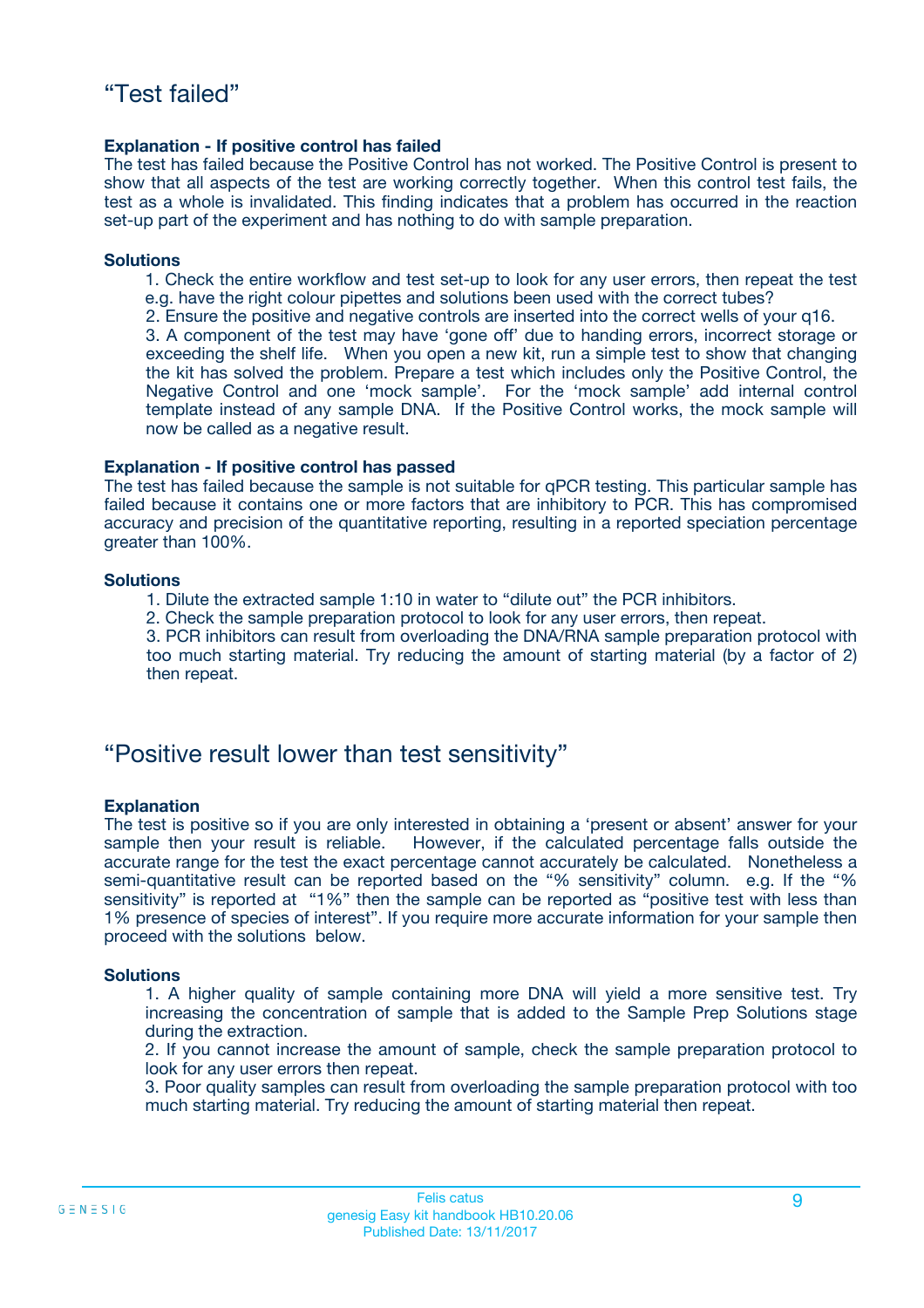### "Test failed and is contaminated"

#### **Explanation**

The Positive Control is indicating test failure, and the Negative Control is indicating test contamination. Please read the "Test Failed" and "Test contamination" sections of this technical support handbook for a further explanation.

#### **Solution**

1. For appropriate solutions, read both the "Test failed" and "Test contaminated" sections of this handbook.

### "Low level of universal target DNA"

#### **Explanation**

The test has failed because either the sample quality or quantity was too low. This has been identified by the universal target and may be caused by the sample having been compromised or a low amount of the universal target being present in the starting material. In either case the sample will not be fit for analysis.

#### **Solutions**

1. Try increasing the amount of sample that is added to the Sample Prep Solution stage during the extraction.

2. If you cannot increase the amount of sample, check the sample preparation protocol to look for any user errors then repeat.

3. Poor quality samples can result from overloading the sample preparation protocol with too much starting material. Try reducing the amount of starting material then repeat.

### "Positive - Caution, low level of universal target DNA"

#### **Explanation**

The test is positive so if you are only interested in obtaining a 'present or absent' answer for your sample then your result is reliable. However, the quantification has failed because either the sample quality or quantity was too low. The signal produced by the universal target acts as an endogenous control, identifying the quantity of DNA in the sample form which the species percentage is calculated. In this case the total level of DNA was not high enough. This will occur if the sample quality has been compromised or if a low amount of universal target was present in the starting material.

#### **Solutions**

For appropriate solutions read the "Low level of universal target DNA" section of this handbook.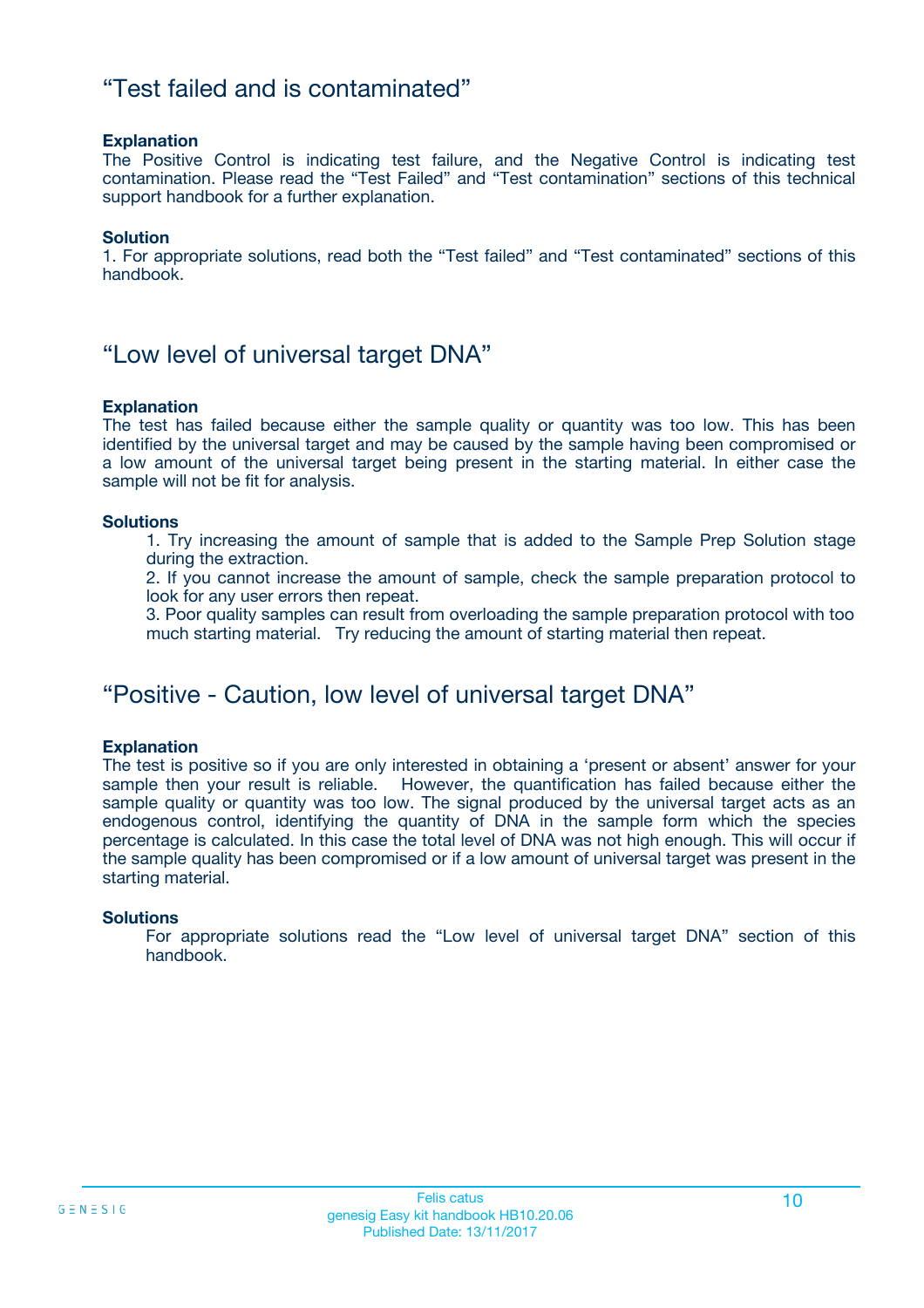# Speciation by qPCR

This kit provides a method for detecting Felis catus mitochondrial DNA that may be present in a food sample. The kit is based on the PCR amplification of a unique species specific tag present in the mitochondrial genome of that species. The mitochondrial genome is an ideal target since it has been sequenced for many different species. This allows comprehensive bioinformatics analysis followed by careful design to ensure specific detection of the desired species whilst excluding detection of other related species. Furthermore, since there are multiple copies of each mitochondrial genome within each cell, the detection sensitivity for this kit is up to 100 times greater than that of a test which targets a single copy locus within the nuclear DNA genome.

The test works by detecting the level of DNA present from the animal of interest and then compares that to the total level of animal DNA in the sample.

If testing a non-animal sample the genesig Easy AnimalFINDER kits will be more appropriate as they do not require the detection of the universal meat/fish endogenous control.

### **Sensitivity**

Under optimal conditions, the kit provides exceptional sensitivity and will detect adulterated foodstuffs. Detection of less than 0.1% adulteration is possible.

The sensitivity depends on the quality of the DNA sample that you use. Greater sensitivity is possible with higher levels of good quality DNA. The genesig q16 will automatically assess the DNA quality and report on the sensitivity of each test on a case-by-case basis.

### **Specificity**

The kit is designed to specifically detect Cat species that are relevant to the food industry and to give negative detection on other possible animal species.

If you have a query about the detection status of a specific species or sub-species please enquire: enquiry@primerdesign.co.uk